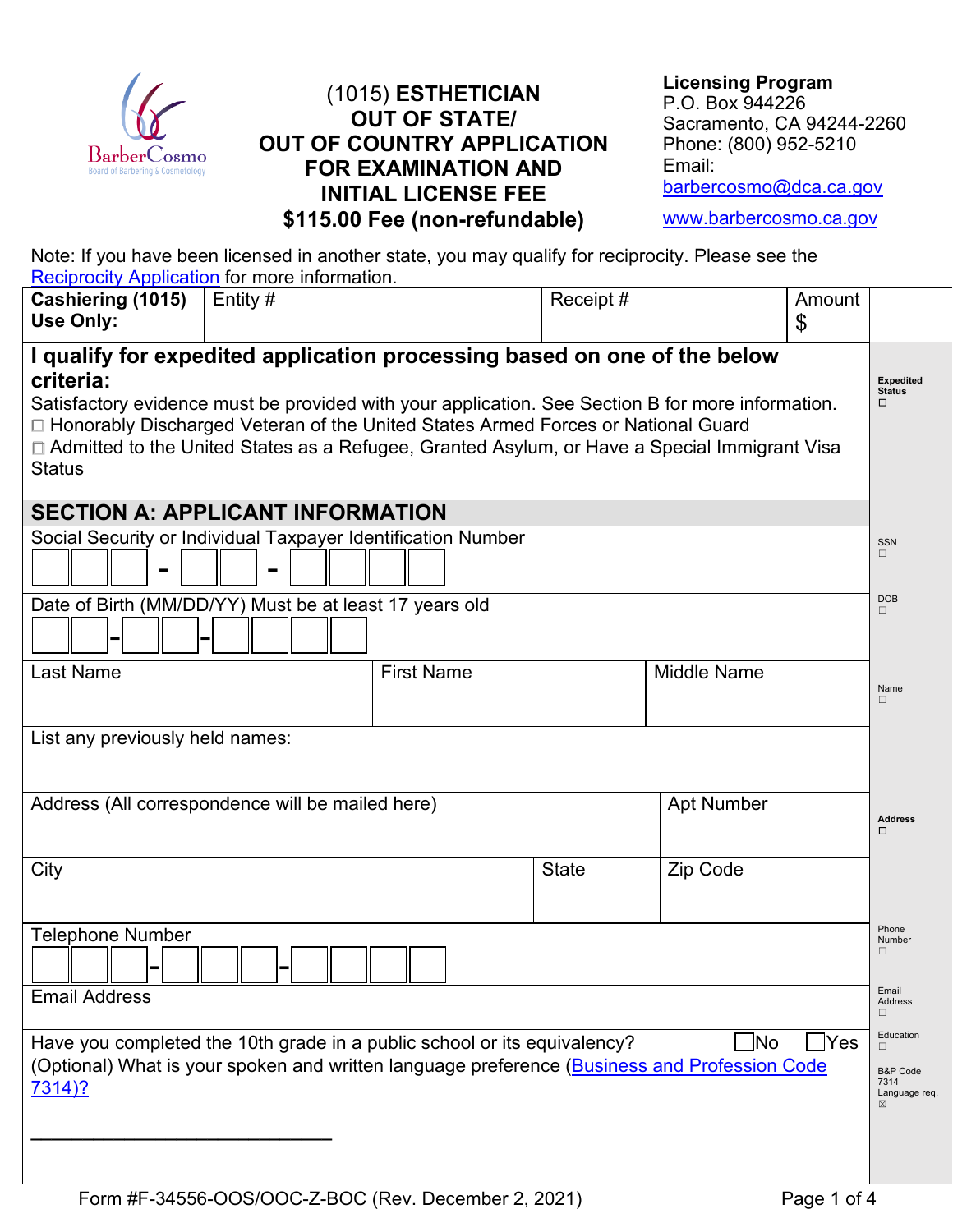| <b>SECTION B: BACKGROUND INFORMATION</b> |                                                                                                                                                                                                                                                                           |            |                                          |  |
|------------------------------------------|---------------------------------------------------------------------------------------------------------------------------------------------------------------------------------------------------------------------------------------------------------------------------|------------|------------------------------------------|--|
| 1.                                       | Have you ever been convicted of or pled no contest to, a violation<br>of any law of the United States, in any state, local jurisdiction, or<br>any foreign country?                                                                                                       | $\Box$ Yes | Convictions<br>with docs<br>П            |  |
|                                          | If yes, attach a completed Disclosure Statement Regarding<br>Criminal Pleas/Convictions form. If needed, the Board will request<br>more information.                                                                                                                      | $\Box$ No  |                                          |  |
| 2.                                       | Have you ever had any professional or vocational license or<br>application denied, suspended, revoked, placed on probation or<br>other disciplinary action taken by this or any other governmental<br>authority in this state or any other state, or any foreign country? | $\Box$ Yes | Disciplinary<br>Action<br>with docs<br>п |  |
|                                          | If yes, attach a completed Disclosure Statement Regarding<br>Disciplinary Action form. If needed, the Board will request more<br>information.                                                                                                                             | $\Box$ No  |                                          |  |
|                                          | Do you hold any license(s) with a California Board?                                                                                                                                                                                                                       |            |                                          |  |
| 3.                                       | If yes, License Number(s): _<br>$\mathbf{F}$ and $\mathbf{F}$ and $\mathbf{F}$ and $\mathbf{F}$                                                                                                                                                                           | $\Box$ Yes | <b>CA Licenses</b><br>п                  |  |
|                                          | the name on your other license(s) does not match the name on<br>this application, submit a Change of Name form with the required<br>documentation with this application.                                                                                                  | $\Box$ No  |                                          |  |
| 4.                                       | Were you admitted to the United States as a Refugee, Granted<br>Asylum, or Have a Special Immigrant Visa Status?                                                                                                                                                          | $\Box$ Yes | $\Box$ Asylum/<br>Refugee Docs           |  |
|                                          | If yes, please include a copy of documentation that shows the<br>correct status.                                                                                                                                                                                          | $\Box$ No  |                                          |  |
|                                          | Have you served as an active military member and have been<br>honorably discharged from the United States Armed Forces or are                                                                                                                                             |            |                                          |  |
| 5.                                       | you currently serving in the military and are requesting this<br>application be expedited?                                                                                                                                                                                | $\Box$ Yes | Military<br>with docs<br>П               |  |
|                                          | If yes, attach a copy of your DD214, discharge papers, or current<br>orders.                                                                                                                                                                                              | $\Box$ No  |                                          |  |
| 6.                                       | Are you a spouse or registered domestic partner of an active<br>military member and are requesting this application be expedited?<br>If yes, attach a copy of your certificate of marriage or domestic                                                                    | $\Box$ Yes |                                          |  |
|                                          | partnership and a copy of your spouse's or domestic partner's<br>current military ID and verification of their active duty status.                                                                                                                                        | $\Box$ No  |                                          |  |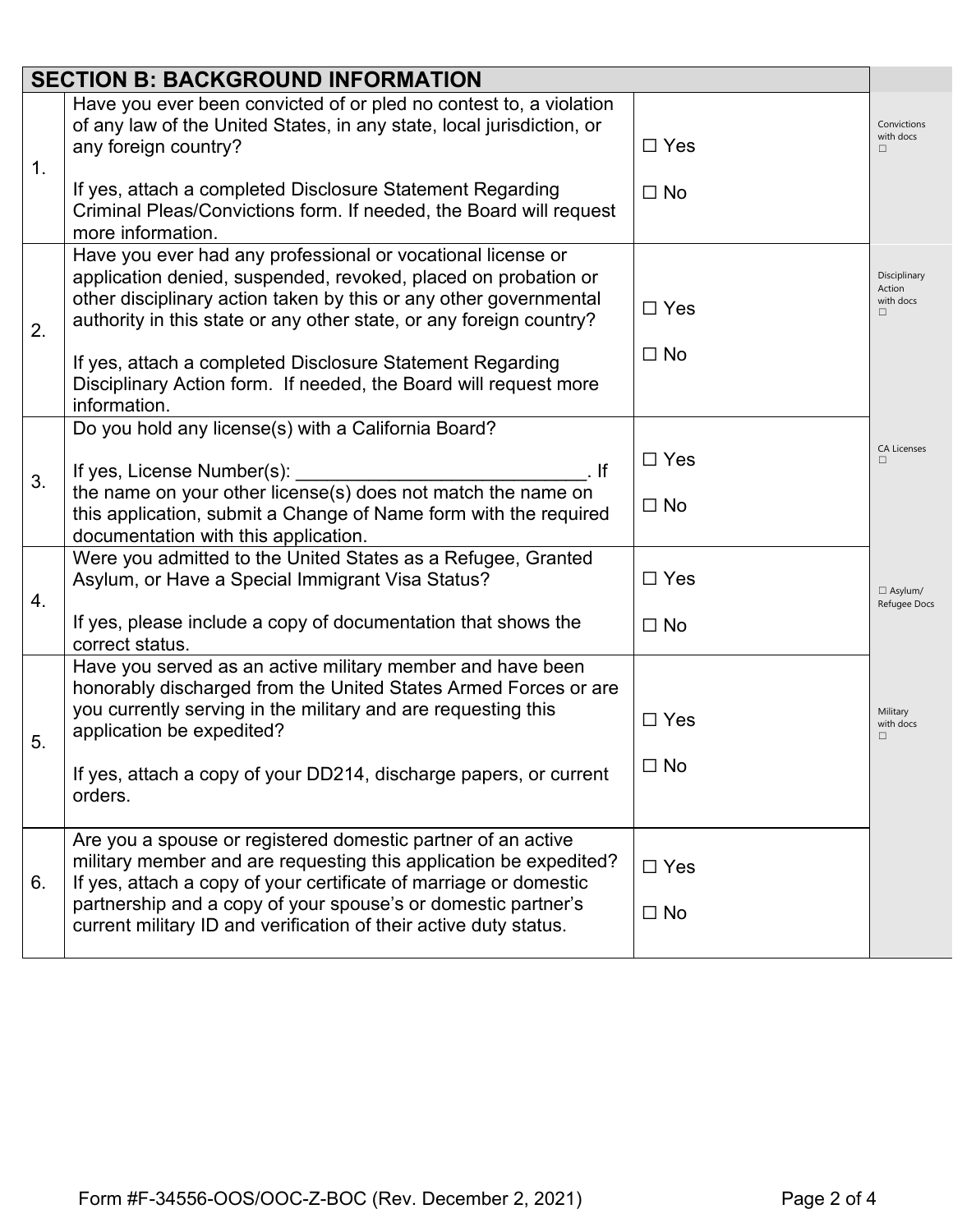| <b>SECTION C: QUALIFICATIONS</b>                                                                                                                                                                                                                                                                               |                       |  |  |  |
|----------------------------------------------------------------------------------------------------------------------------------------------------------------------------------------------------------------------------------------------------------------------------------------------------------------|-----------------------|--|--|--|
| Please look at the list of possible types of out of state/country qualifications. Pick which is applicable<br>to you and be sure to complete and turn in the required paperwork with your application. Based on<br>your responses, the Board could ask for more documentation to substantiate your experience. |                       |  |  |  |
| I have been licensed in another state/country and want to use experience and education to<br>qualify for an exam:                                                                                                                                                                                              |                       |  |  |  |
| State/Country:____________License held:____________________License number:_______                                                                                                                                                                                                                              |                       |  |  |  |
| $\Box$ Optional- Certification letter from state/country I am/have been licensed in<br>□Form B: Out-of-State/Country Applicant School Training Record<br>□Form C: Out of State/Country Affidavit of Experience (may submit only this form if using<br>experience alone to qualify for exam)                    |                       |  |  |  |
| I have been licensed in another state/country and want to only use my education to qualify<br>for exam:                                                                                                                                                                                                        |                       |  |  |  |
| State/Country:____________License held:___________________License number:________                                                                                                                                                                                                                              |                       |  |  |  |
| □ Form B: Out-of-State Applicant School Training Record<br>□ Optional- Certified School Transcripts                                                                                                                                                                                                            |                       |  |  |  |
| I have completed education in another state/country but have not been licensed<br>□ Form B: Out-of-State Applicant School Training Record<br>$\Box$ Optional- Form C: Affidavit of Experience (if your country does not require a license to practice)                                                         |                       |  |  |  |
| My training comes from the military:<br>$\Box$ An authenticated statement from the military reservation verifying the employment if employed on<br>a military reservation to practice any profession licensed<br>□ Verification of Military Experience and Training (V-Met) records                            |                       |  |  |  |
| <b>SECTION D: EXAM INFORMATION</b>                                                                                                                                                                                                                                                                             |                       |  |  |  |
| <b>Exam Language Preference</b>                                                                                                                                                                                                                                                                                | Exam info<br>selected |  |  |  |
| Vietnamese<br>$\Box$ Spanish<br>$\Box$ English<br>$\Box$<br>$\Box$ Korean                                                                                                                                                                                                                                      | 0                     |  |  |  |
| Translated into the most universal or neutral version of each language to be acceptable to the widest<br>possible audience.                                                                                                                                                                                    |                       |  |  |  |
|                                                                                                                                                                                                                                                                                                                |                       |  |  |  |
|                                                                                                                                                                                                                                                                                                                |                       |  |  |  |
|                                                                                                                                                                                                                                                                                                                |                       |  |  |  |
|                                                                                                                                                                                                                                                                                                                |                       |  |  |  |
|                                                                                                                                                                                                                                                                                                                |                       |  |  |  |
|                                                                                                                                                                                                                                                                                                                |                       |  |  |  |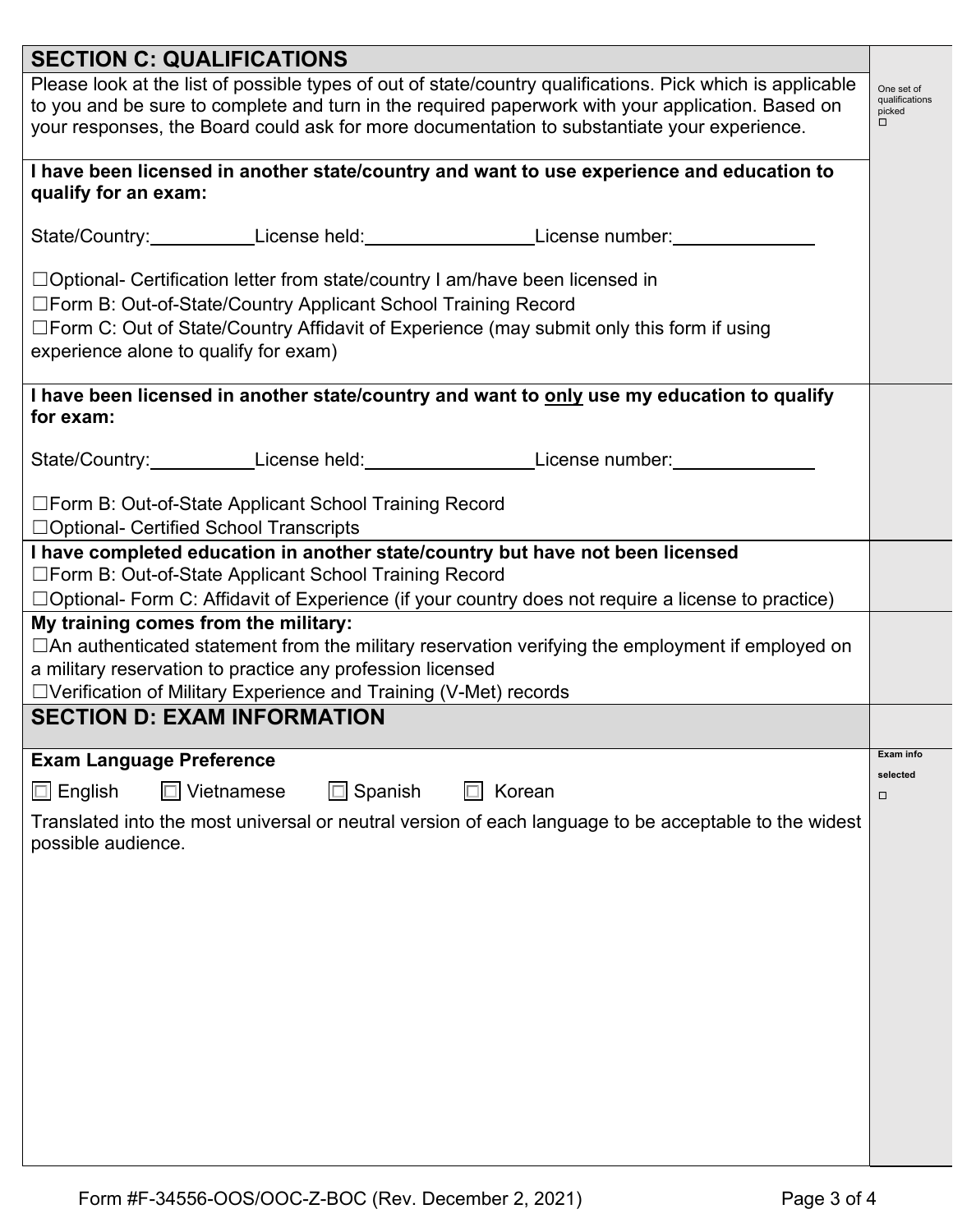# **SECTION E: INTERPRETER AND ACCOMMODATIONS**

If you require an interpreter or accommodation, the appropriate **forms must be submitted with this exam application**. Failure to submit the forms at the same time may result in your exam being scheduled without your request. Incomplete forms may result in your exam being scheduled without your request.

 $\Box$ I am requesting the use of interpreter

Interpreter: If you do not speak and read one of the language preferences above, attach a completed Interpreter or Interpreter/ Model Forms G & H with this application [\(https://barbercosmo.ca.gov/forms\\_pubs/forms/interpreter.pdf\)](https://barbercosmo.ca.gov/forms_pubs/forms/interpreter.pdf).

 $\Box$ I am requesting a Reasonable Accommodation

Reasonable Accommodation: If you require reasonable accommodation to take the exam, attach a completed Request for Reasonable Accommodation form with this application [\(https://barbercosmo.ca.gov/forms\\_pubs/forms/ada\\_req\\_accom.pdf\)](https://barbercosmo.ca.gov/forms_pubs/forms/ada_req_accom.pdf).

### **SECTION F: APPLICANT CERTIFICATION**

I certify that I have read and understand the information, **Know Your Workers' Rights**, provided by the Board of Barbering and Cosmetology at

[https://www.barbercosmo.ca.gov/consumers/workers\\_rights.shtml.](https://www.barbercosmo.ca.gov/consumers/workers_rights.shtml) I have read and understand the laws and regulations pertaining to this profession in California

[https://www.barbercosmo.ca.gov/laws\\_regs/index.shtml.](https://www.barbercosmo.ca.gov/laws_regs/index.shtml) I certify under penalty of perjury under the laws of the State of California that all statements furnished in connection with this application are true and accurate.

Signature Date Date Date

Interpreter selected and docs included

> RA selected and docs included  $□$